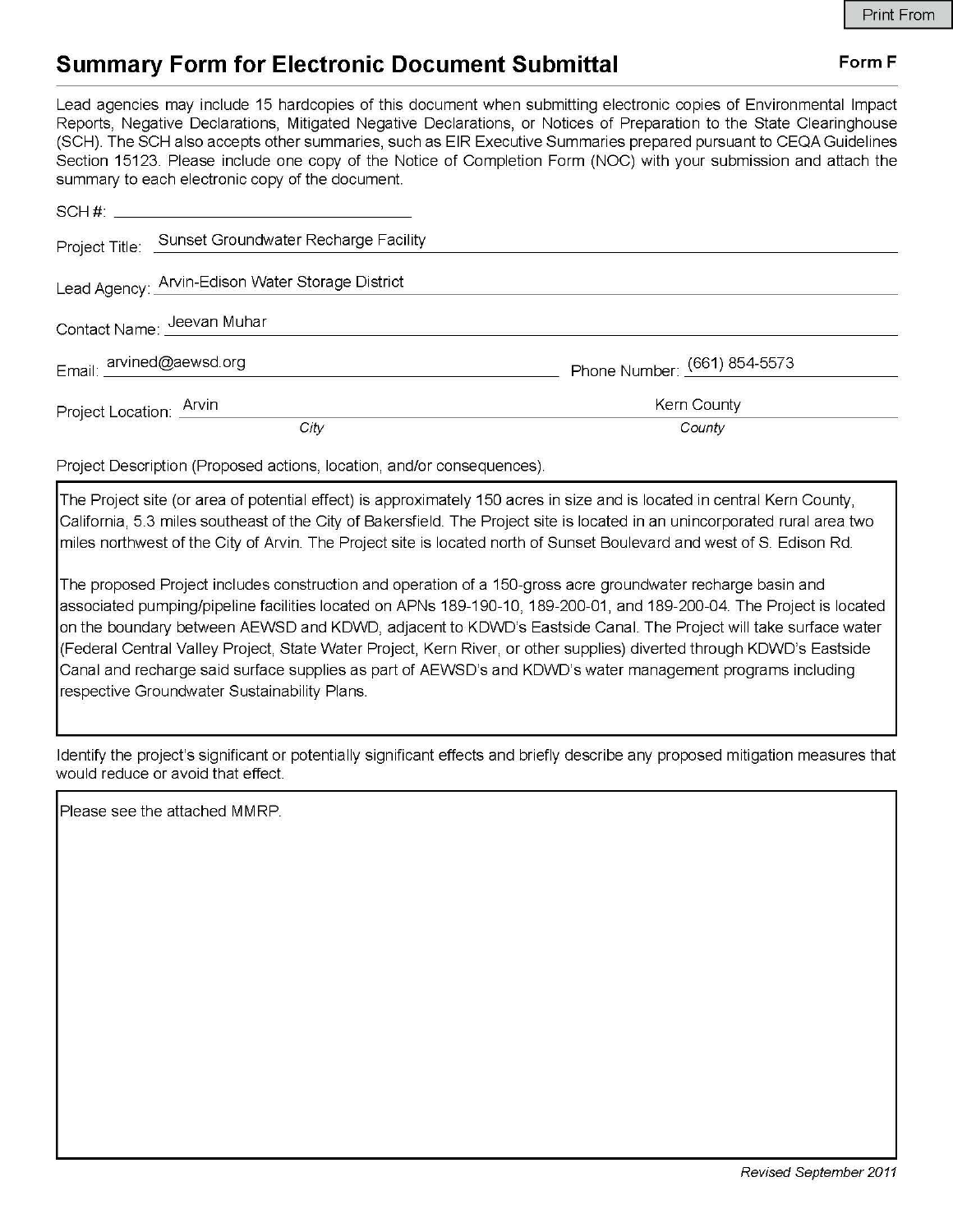If applicable, describe any of the project's areas of controversy known to the Lead Agency, including issues raised by agencies and the public.

No known areas of controversy have been raised by the public or agencies. Potential impacts have been addressed to a less than significant level through the implementation of mitigation measures. Please see the attached MMRP.

Provide a list of the responsible or trustee agencies for the project

Arvin-Edison Water Storage District Kern Delta Water District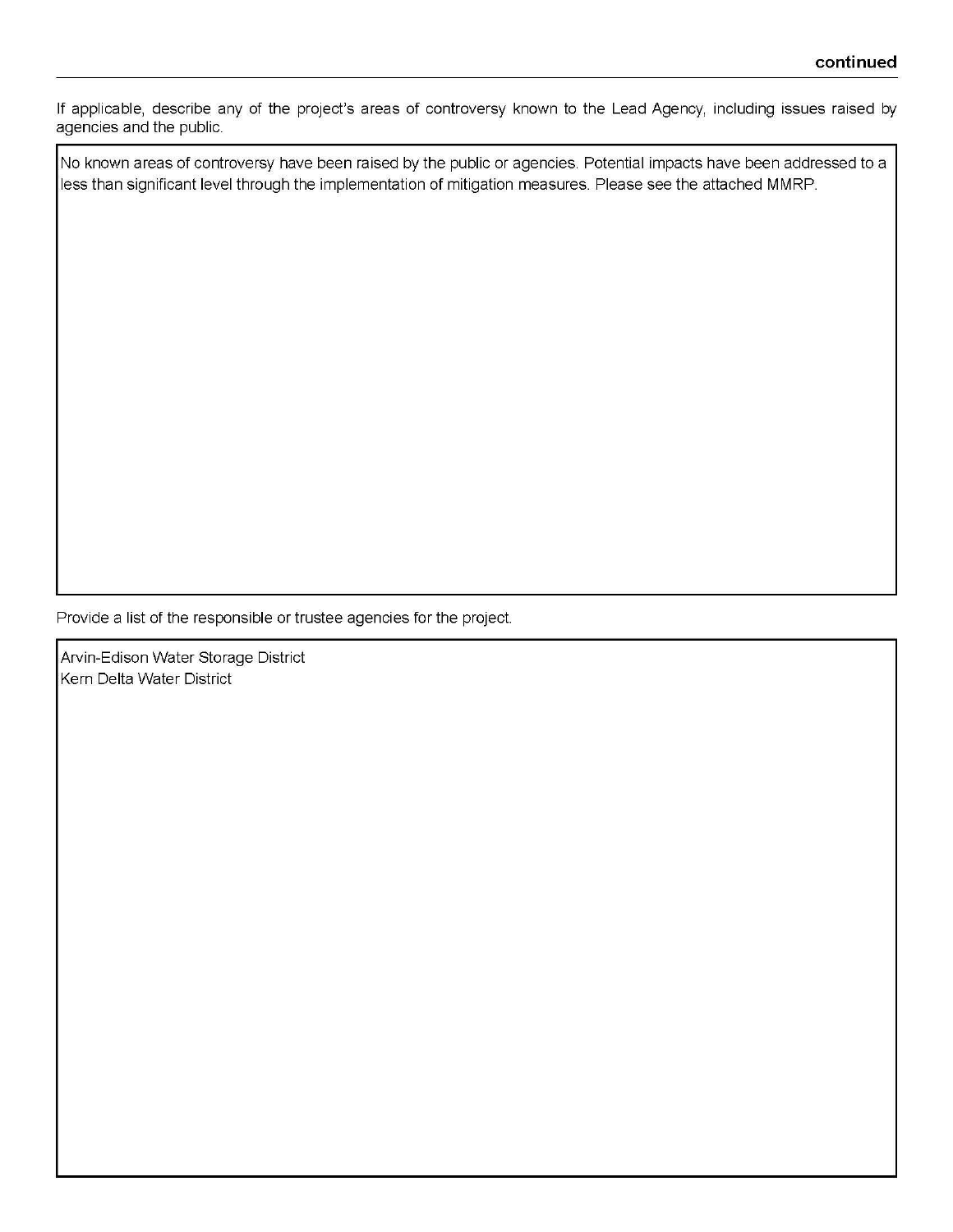*Initial Study/Mitigated Negative Declaration*

# **SECTION 4 – MITIGATION MONITORING AND REPORTING PROGRAM**

This Mitigation Monitoring and Reporting Program (MMRP) has been formulated based upon the findings of the Initial Study/Mitigated Negative Declaration (IS/MND) for the Sunset Groundwater Recharge Facility Project (Project) in Kern County (County). The MMRP lists mitigation measures recommended in the IS/MND for the Proposed Project and identifies monitoring and reporting requirements.

**Table** presents the mitigation measures identified for the Project. Each mitigation measure is numbered with a symbol indicating the topical section to which it pertains, a hyphen, and the impact number. For example, BIO-2 would be the second mitigation measure identified in the Biological Resources Section of the IS/MND.

The first column of **Table** identifies the mitigation measure. The second column, entitled "When Monitoring is to Occur," identifies the time the mitigation measure should be initiated. The third column, "Frequency of Monitoring," identifies the frequency of the monitoring of the mitigation measure. The fourth column, "Agency Responsible for Monitoring," names the party ultimately responsible for ensuring that the mitigation measure is implemented. The last columns (fifth and sixth) will be used by AEWSD to ensure that individual mitigation measures have been complied with and monitored.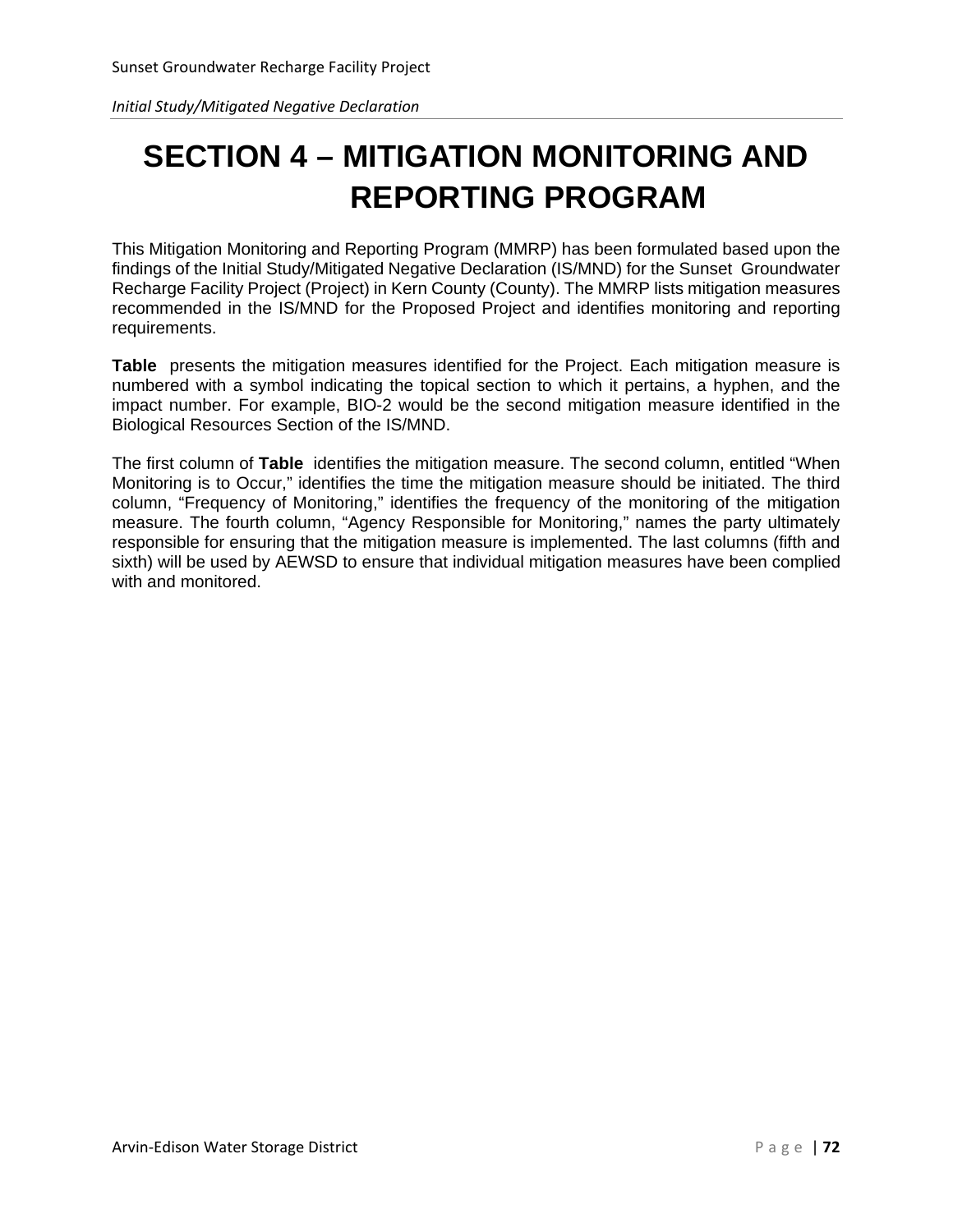*Initial Study/Mitigated Negative Declaration*

| <b>Mitigation Measure/Condition of</b><br>Approval                                                                                                                                                                                                                                                                                                                                                 | When<br><b>Monitoring is</b><br>to Occur                                                                                             | <b>Frequency</b><br>of<br><b>Monitoring</b>                                                                            | <b>Agency</b><br><b>Responsible</b><br>for Monitoring   | <b>Method to</b><br><b>Verify</b><br><b>Compliance</b>  | <b>Verification of</b><br><b>Compliance</b> |  |  |  |  |
|----------------------------------------------------------------------------------------------------------------------------------------------------------------------------------------------------------------------------------------------------------------------------------------------------------------------------------------------------------------------------------------------------|--------------------------------------------------------------------------------------------------------------------------------------|------------------------------------------------------------------------------------------------------------------------|---------------------------------------------------------|---------------------------------------------------------|---------------------------------------------|--|--|--|--|
|                                                                                                                                                                                                                                                                                                                                                                                                    | <b>Biological Resources</b>                                                                                                          |                                                                                                                        |                                                         |                                                         |                                             |  |  |  |  |
|                                                                                                                                                                                                                                                                                                                                                                                                    | <b>BIO-1: Project-Related Construction Hours</b>                                                                                     |                                                                                                                        |                                                         |                                                         |                                             |  |  |  |  |
| <b>BIO-1 (Construction Hours):</b><br>Construction activities will be<br>limited to the daylight hours in<br>order to avoid any potential<br>impacts to nocturnal foragers<br>onsite.                                                                                                                                                                                                              | During<br>construction                                                                                                               | Daily                                                                                                                  | Arvin-Edison<br><b>Water Storage</b><br><b>District</b> | Construction<br>Period<br>Records                       |                                             |  |  |  |  |
| BIO-2: Project-Related Mortality and/or Disturbance of Nesting Raptors and Migratory Birds                                                                                                                                                                                                                                                                                                         |                                                                                                                                      |                                                                                                                        |                                                         |                                                         |                                             |  |  |  |  |
| BIO-2a (Avoidance): The Project's<br>construction activities shall<br>occur, if feasible, between<br>September 1 and January 31<br>(outside of nesting bird season)<br>in an effort to avoid impacts to<br>nesting birds.                                                                                                                                                                          | Prior to the<br>start of<br>construction                                                                                             | N/A                                                                                                                    | Arvin-Edison<br><b>Water Storage</b><br><b>District</b> | Construction<br>Period<br>Records                       |                                             |  |  |  |  |
| <b>BIO-2b (Pre-construction Surveys):</b><br>If activities must occur within<br>nesting bird season (February 1<br>to August 31), a qualified<br>biologist shall conduct pre-<br>construction surveys for active<br>nests within 30 days prior to the<br>start of construction. The survey<br>shall include the proposed work<br>area and surrounding lands<br>within 500 feet for all raptors and | Prior to the<br>start of any<br>construction,<br>including<br>construction<br>resuming<br>after a lapse<br>of 30 days<br>without any | One time at<br>initial start<br>of<br>construction<br>and upon<br>resumption<br>of any<br>construction<br>lapse longer | Arvin-Edison<br><b>Water Storage</b><br><b>District</b> | Pre-<br>construction<br>survey report,<br>if applicable |                                             |  |  |  |  |

### **Table 6 - Mitigation and Monitoring Reporting Program**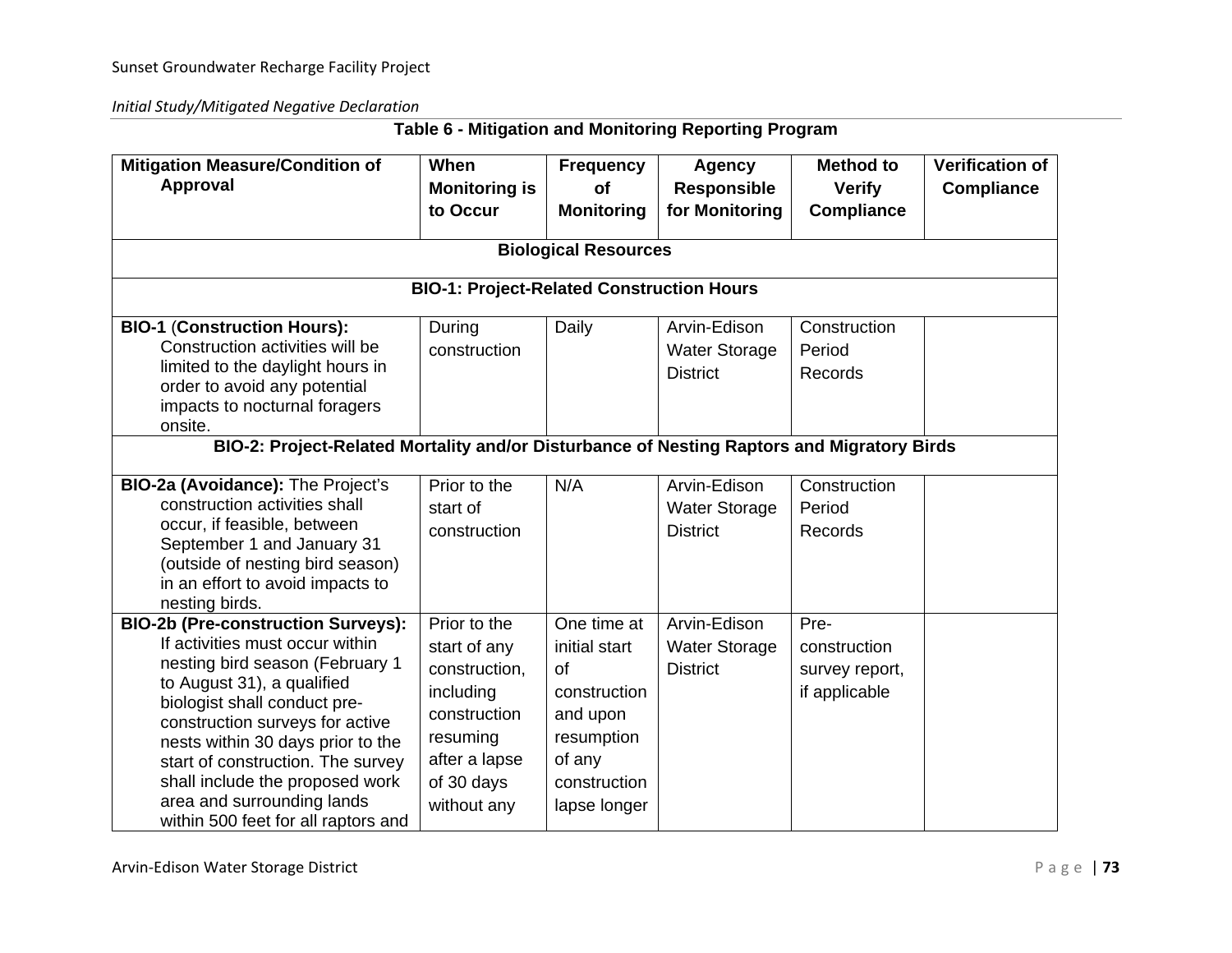*Initial Study/Mitigated Negative Declaration*

| <b>Mitigation Measure/Condition of</b><br><b>Approval</b>                                                                                                                                                                                                                                                                                                                                                                                                                    | When<br><b>Monitoring is</b><br>to Occur | <b>Frequency</b><br><b>of</b><br><b>Monitoring</b> | Agency<br><b>Responsible</b><br>for Monitoring          | <b>Method to</b><br><b>Verify</b><br><b>Compliance</b> | <b>Verification of</b><br><b>Compliance</b> |
|------------------------------------------------------------------------------------------------------------------------------------------------------------------------------------------------------------------------------------------------------------------------------------------------------------------------------------------------------------------------------------------------------------------------------------------------------------------------------|------------------------------------------|----------------------------------------------------|---------------------------------------------------------|--------------------------------------------------------|---------------------------------------------|
| migratory birds. If no active nests<br>are observed, no further<br>mitigation is required. Nests<br>containing eggs or young are to<br>be considered "active," with the<br>exception of raptors; raptor nests<br>are considered "active" upon the<br>nest-building stage. Monitoring<br>can cease upon determination all<br>nests are inactive or on<br>September 1, whichever occurs<br>first.                                                                              | construction<br>activity.                | than 30<br>days.                                   |                                                         |                                                        |                                             |
| BIO-2c (Establish Buffers): On<br>discovery of any active nests<br>near work areas, the biologist<br>shall determine appropriate<br>construction setback distances<br>based on applicable CDFW<br>guidelines and/or the biology of<br>the species in question.<br>Construction buffers shall be<br>identified with flagging, fencing,<br>or other easily visible means,<br>and shall be maintained until the<br>biologist has determined that the<br>nestlings have fledged. | During<br>construction                   | Upon<br>occurrence                                 | Arvin-Edison<br><b>Water Storage</b><br><b>District</b> | Submittal of a<br>report upon<br>occurrence            |                                             |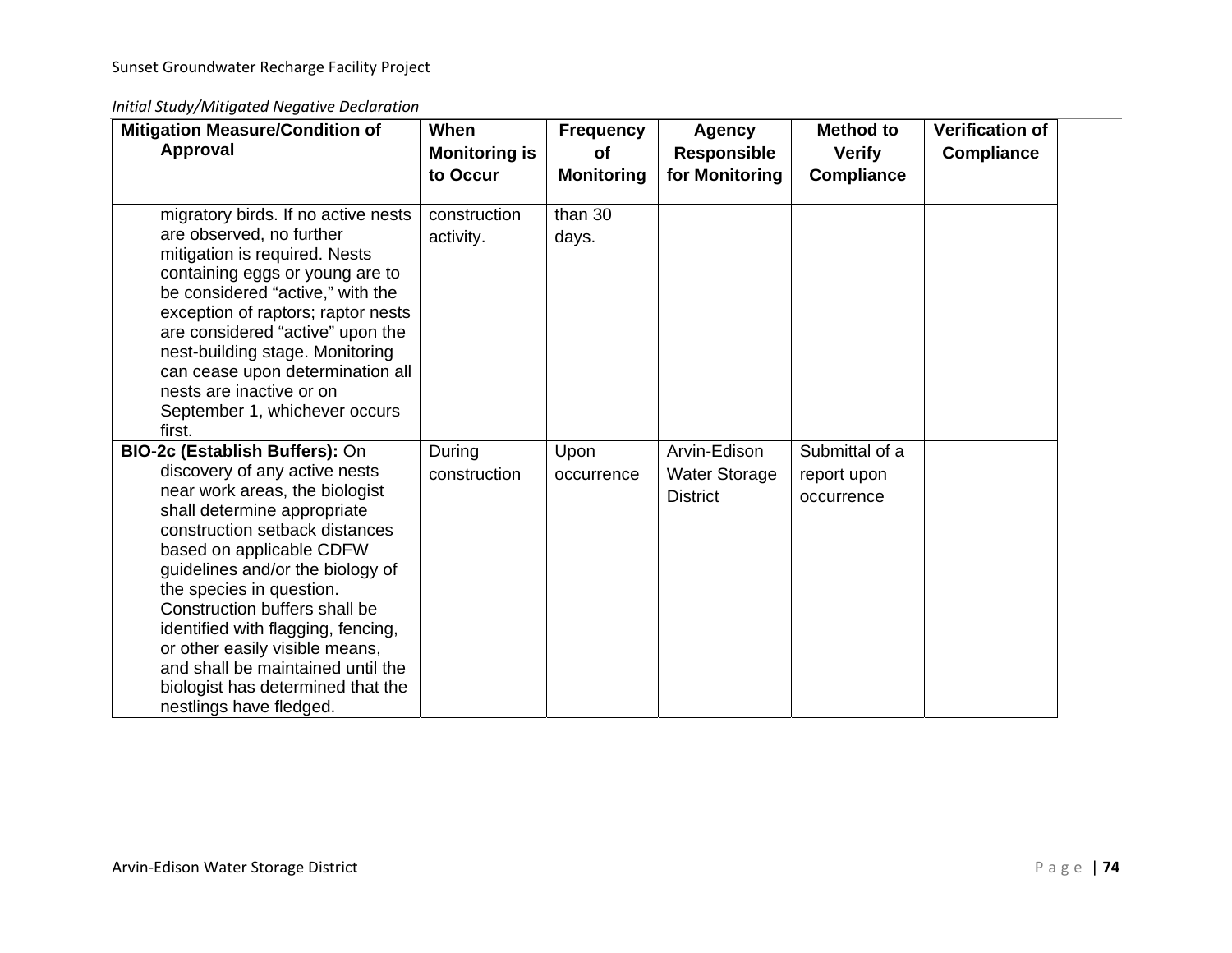*Initial Study/Mitigated Negative Declaration*

| <b>Mitigation Measure/Condition of</b><br><b>Approval</b>                                                                                                                                                                                                                                                                                                                                                                                                                                                                                               | When<br><b>Monitoring is</b><br>to Occur | <b>Frequency</b><br>of<br><b>Monitoring</b> | <b>Agency</b><br><b>Responsible</b><br>for Monitoring   | <b>Method to</b><br><b>Verify</b><br><b>Compliance</b> | <b>Verification of</b><br><b>Compliance</b> |  |  |  |
|---------------------------------------------------------------------------------------------------------------------------------------------------------------------------------------------------------------------------------------------------------------------------------------------------------------------------------------------------------------------------------------------------------------------------------------------------------------------------------------------------------------------------------------------------------|------------------------------------------|---------------------------------------------|---------------------------------------------------------|--------------------------------------------------------|---------------------------------------------|--|--|--|
| <b>BIO-3: Project-Related Impacts to Burrowing Owls</b>                                                                                                                                                                                                                                                                                                                                                                                                                                                                                                 |                                          |                                             |                                                         |                                                        |                                             |  |  |  |
| <b>BIO-3a (Pre-Construction Survey):</b><br>A qualified biologist shall<br>conduct a pre-construction take<br>avoidance survey for burrowing<br>owls and suitable burrows, in<br>accordance with CDFW's Staff<br><b>Report on Burrowing Owl</b><br>Mitigation (2012), within 30 days<br>prior to the start of construction<br>activities. The survey shall<br>include the proposed work area<br>and surrounding lands within 500<br>feet. If no burrowing owl<br>individuals or suitable burrows<br>are observed, no further<br>mitigation is required. | Prior to the<br>start of<br>construction | One time at<br>start of<br>construction     | Arvin-Edison<br>Water Storage<br><b>District</b>        | Submittal of a<br>Report                               |                                             |  |  |  |
| BIO-3b (Avoidance): If an active<br>burrowing owl burrow is<br>detected, the occurrence shall<br>be reported to the local CDFW<br>office and the CNDDB, and<br>disturbance-free buffers shall be<br>implemented in accordance with<br>CDFW's 2012 Staff Report on<br>Burrowing Owl Mitigation, as<br>outlined in the table in the<br><b>Biological Resources Section of</b><br>the IS/MND.                                                                                                                                                              | During<br>construction                   | Upon<br>occurrence                          | Arvin-Edison<br><b>Water Storage</b><br><b>District</b> | Submittal of a<br>report upon<br>occurrence            |                                             |  |  |  |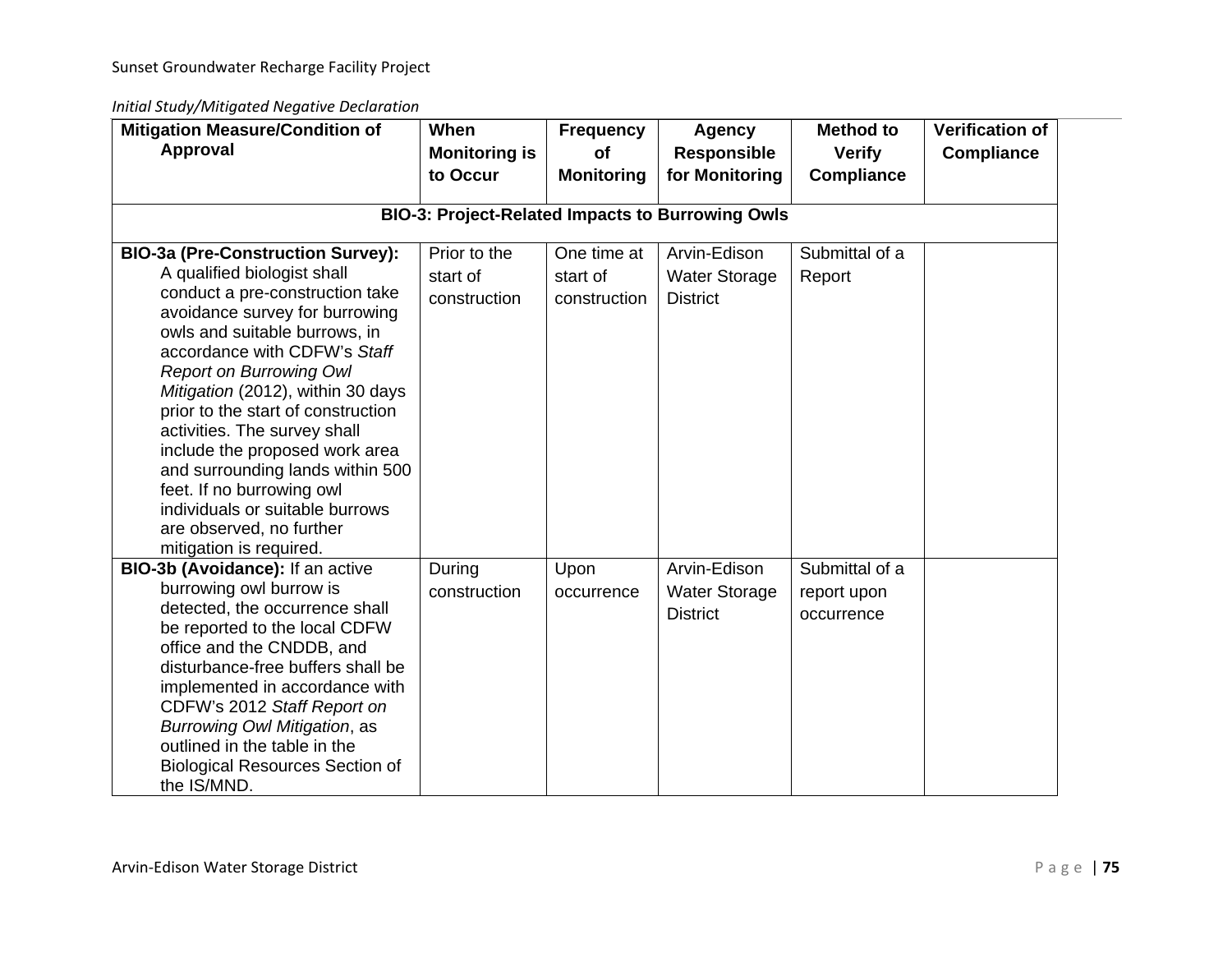*Initial Study/Mitigated Negative Declaration*

| <b>Mitigation Measure/Condition of</b><br>Approval                                                                                                                                                                                                                                                                                                                                                                                                                              | When<br><b>Monitoring is</b><br>to Occur                                                                                                        | <b>Frequency</b><br><b>of</b><br><b>Monitoring</b> | <b>Agency</b><br><b>Responsible</b><br>for Monitoring     | <b>Method to</b><br><b>Verify</b><br><b>Compliance</b> | <b>Verification of</b><br><b>Compliance</b> |
|---------------------------------------------------------------------------------------------------------------------------------------------------------------------------------------------------------------------------------------------------------------------------------------------------------------------------------------------------------------------------------------------------------------------------------------------------------------------------------|-------------------------------------------------------------------------------------------------------------------------------------------------|----------------------------------------------------|-----------------------------------------------------------|--------------------------------------------------------|---------------------------------------------|
| <b>BIO-3c (Consultation with CDFW</b><br>and Passive Relocation): If<br>avoidance of an active burrowing<br>owl burrow is not feasible,<br>CDFW shall be immediately<br>consulted to determine the best<br>course of action, which may<br>include passive relocation during<br>non-breeding season. Passive<br>relocation and/or burrow<br>exclusion shall not take place<br>without coordination with CDFW<br>and preparation of an approved<br>exclusion and relocation plan. | Upon<br>occurrence of<br>an active<br>burrow, and in<br>the event the<br>District and<br><b>CDFW</b><br>determine<br>avoidance is<br>infeasible | As<br>determined<br>by CDFW                        | Arvin-Edison<br><b>Water Storage</b><br><b>District</b>   | Consultation<br>with CDFW                              |                                             |
|                                                                                                                                                                                                                                                                                                                                                                                                                                                                                 |                                                                                                                                                 |                                                    | <b>BIO-4: Project-Related Impacts to American Badgers</b> |                                                        |                                             |
| <b>BIO-4a (Pre-Construction Survey):</b><br>A pre-construction survey for<br>American badger will be<br>conducted by a qualified<br>biologist within 30 days prior to<br>the start of construction in all<br>suitable denning habitat.                                                                                                                                                                                                                                          | Prior to the<br>start of<br>construction                                                                                                        | One time at<br>start of<br>construction            | Arvin-Edison<br><b>Water Storage</b><br><b>District</b>   | Submittal of a<br>report                               |                                             |
| BIO-4b (Avoidance): If an active<br>American badger den is detected<br>on the pre-construction survey, a<br>qualified biologist shall flag the<br>den and enforce an appropriate<br>disturbance-free buffer around<br>the den until the biologist has<br>determined the den is<br>abandoned.                                                                                                                                                                                    | During<br>construction                                                                                                                          | Upon<br>occurrence                                 | Arvin-Edison<br><b>Water Storage</b><br><b>District</b>   | Submittal of a<br>report upon<br>occurrence            |                                             |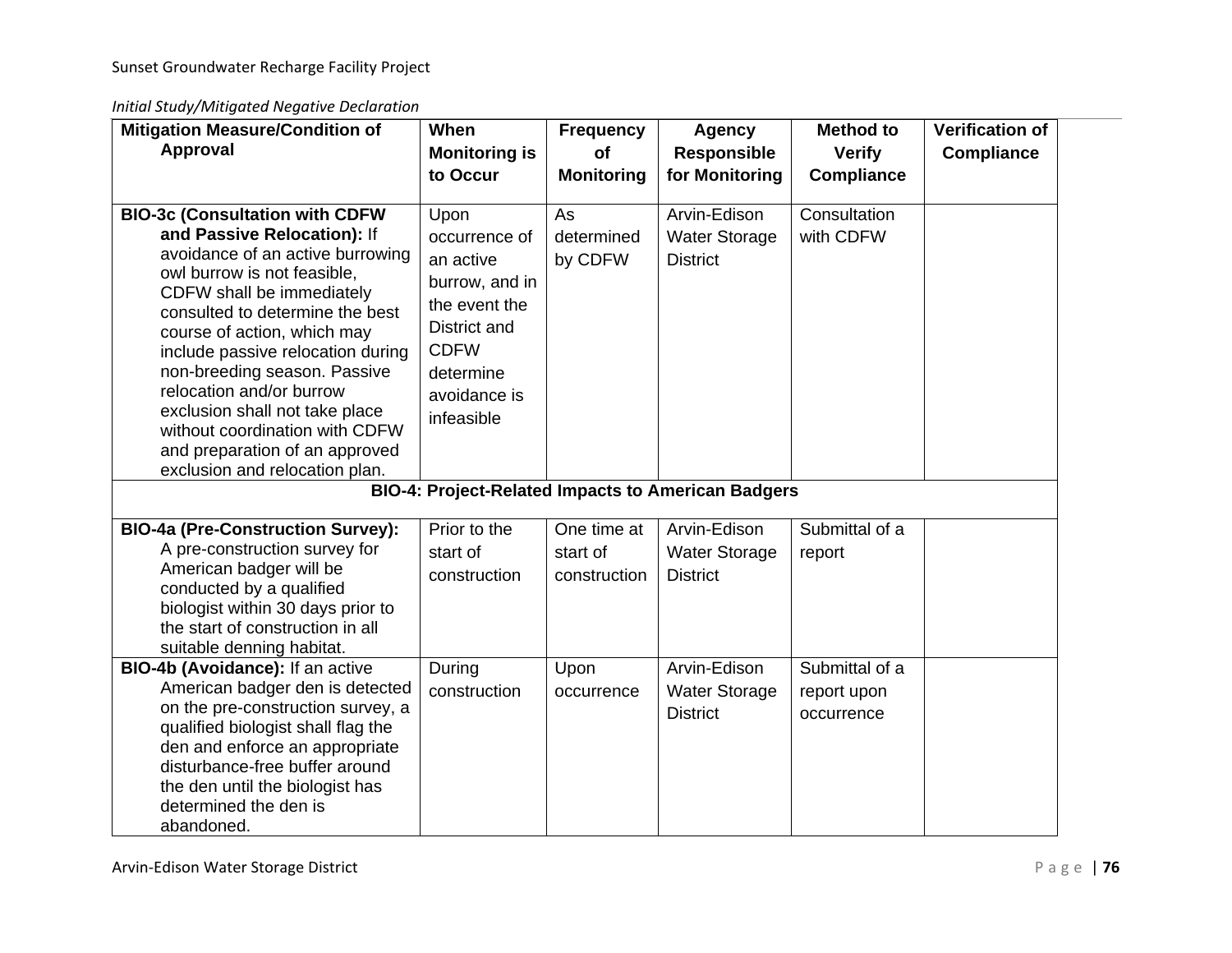*Initial Study/Mitigated Negative Declaration*

| <b>Mitigation Measure/Condition of</b><br>Approval                                                                                                                                                                                                                                                                                                                                                                                                                               | When<br><b>Monitoring is</b>             | <b>Frequency</b><br>of                              | <b>Agency</b><br><b>Responsible</b>                     | <b>Method to</b><br><b>Verify</b>           | <b>Verification of</b><br><b>Compliance</b> |  |  |  |
|----------------------------------------------------------------------------------------------------------------------------------------------------------------------------------------------------------------------------------------------------------------------------------------------------------------------------------------------------------------------------------------------------------------------------------------------------------------------------------|------------------------------------------|-----------------------------------------------------|---------------------------------------------------------|---------------------------------------------|---------------------------------------------|--|--|--|
|                                                                                                                                                                                                                                                                                                                                                                                                                                                                                  | to Occur                                 | <b>Monitoring</b>                                   | for Monitoring                                          | <b>Compliance</b>                           |                                             |  |  |  |
| BIO-5: Project-Related Impacts to San Joaquin Kit Fox                                                                                                                                                                                                                                                                                                                                                                                                                            |                                          |                                                     |                                                         |                                             |                                             |  |  |  |
| <b>BIO-5a (Pre-construction Surveys):</b><br>Within 30 days prior to the start<br>of construction, a pre-<br>construction survey for San<br>Joaquin kit fox shall be<br>conducted on and within 200 feet<br>of proposed work areas. If kit fox<br>sign and potential dens are<br>detected within or adjacent to the<br>Project area, potential dens shall<br>be monitored for a period of<br>three consecutive nights with a<br>remote-sensing camera and/or<br>tracking medium. | Prior to the<br>start of<br>construction | One time at<br>start of<br>construction             | Arvin-Edison<br><b>Water Storage</b><br><b>District</b> | Submittal of a<br>report                    |                                             |  |  |  |
| BIO-5b (Den Destruction): If there is<br>no sign of kit fox activity at a den<br>after monitoring with a remote-<br>sensing camera and/or tracking<br>medium for a period of three<br>consecutive nights, the den will<br>be closed, excavated, or<br>destroyed to prevent subsequent<br>use by a kit fox during<br>construction activities. There will<br>be no destruction of "known<br>dens" without a take<br>authorization/permit from<br>USFWS and CDFW.                   | Prior to the<br>start of<br>construction | For three<br>consecutive<br>days upon<br>occurrence | Arvin-Edison<br><b>Water Storage</b><br><b>District</b> | Submittal of a<br>report upon<br>occurrence |                                             |  |  |  |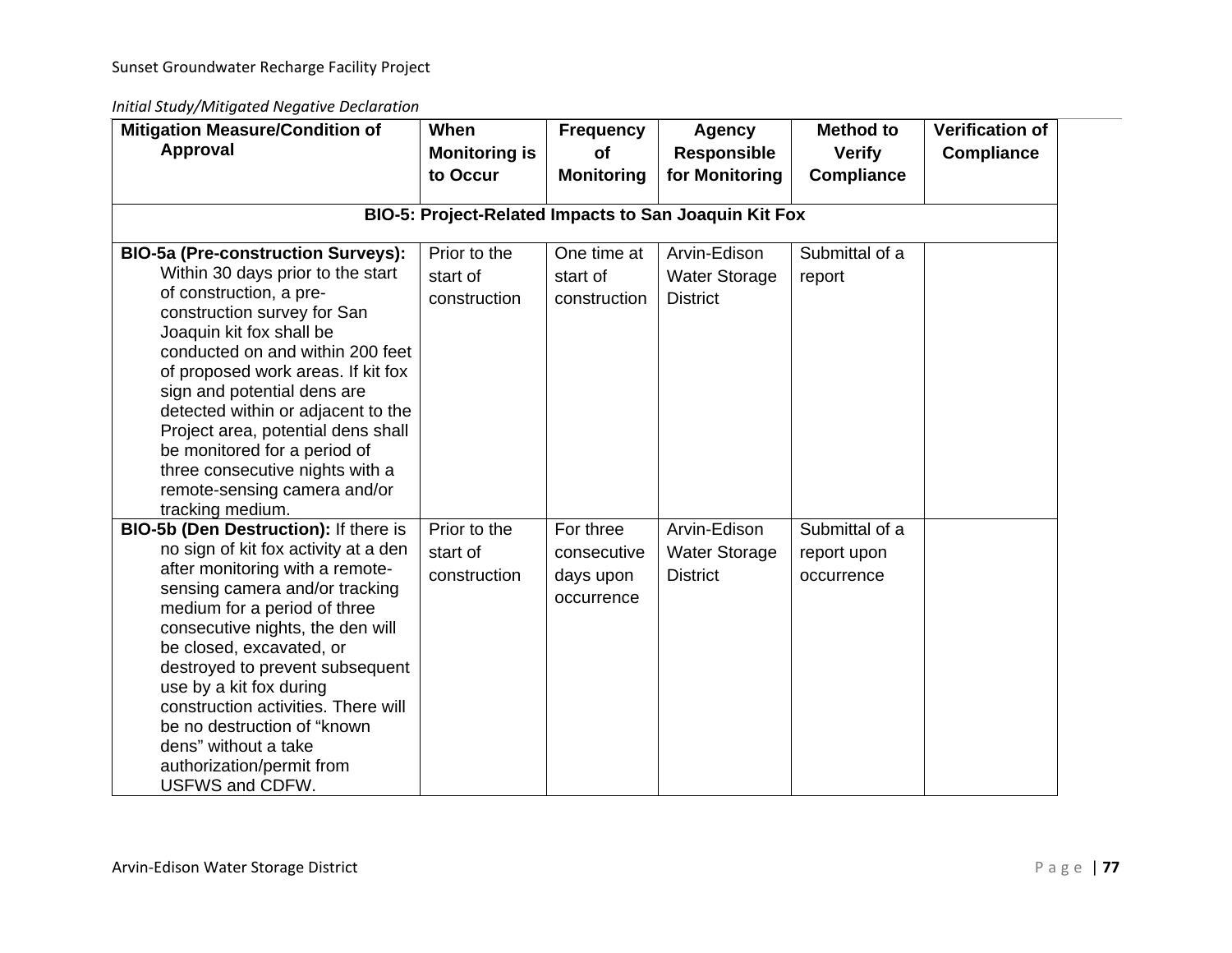*Initial Study/Mitigated Negative Declaration*

| <b>Mitigation Measure/Condition of</b>                             | When                             | <b>Frequency</b>        | <b>Agency</b>                        | <b>Method to</b>                   | <b>Verification of</b> |
|--------------------------------------------------------------------|----------------------------------|-------------------------|--------------------------------------|------------------------------------|------------------------|
| <b>Approval</b>                                                    | <b>Monitoring is</b><br>to Occur | of<br><b>Monitoring</b> | <b>Responsible</b><br>for Monitoring | <b>Verify</b><br><b>Compliance</b> | <b>Compliance</b>      |
|                                                                    |                                  |                         |                                      |                                    |                        |
| BIO-5c (Incidental Take Permit): If a                              | Prior to the                     | Upon                    | Arvin-Edison                         |                                    |                        |
| known den or natal/pupping den                                     | start of                         | occurrence              | <b>Water Storage</b>                 |                                    |                        |
| is detected, the Project                                           | construction                     |                         | <b>District</b>                      |                                    |                        |
| proponent will contact CDFW                                        |                                  |                         |                                      |                                    |                        |
| and USFWS to apply for an                                          |                                  |                         |                                      |                                    |                        |
| Incidental Take Permit (ITP).                                      |                                  |                         |                                      |                                    |                        |
| <b>BIO-5d (Minimization): The Project</b>                          | During                           | Continuousl             | Arvin-Edison                         |                                    |                        |
| shall observe all minimization                                     | construction                     | y                       | <b>Water Storage</b>                 |                                    |                        |
| and protective measures from                                       |                                  |                         | <b>District</b>                      |                                    |                        |
| the Construction and On-Going                                      |                                  |                         |                                      |                                    |                        |
| Operational Requirements of the                                    |                                  |                         |                                      |                                    |                        |
| <b>USFWS 2011 Standardized</b>                                     |                                  |                         |                                      |                                    |                        |
| <b>Recommendations for Protection</b>                              |                                  |                         |                                      |                                    |                        |
| of the Endangered San Joaquin<br>Kit Fox Prior to or During Ground |                                  |                         |                                      |                                    |                        |
| Disturbance, including, but not                                    |                                  |                         |                                      |                                    |                        |
| limited to: construction speed                                     |                                  |                         |                                      |                                    |                        |
| limits, covering of pipes,                                         |                                  |                         |                                      |                                    |                        |
| installation of escape structures,                                 |                                  |                         |                                      |                                    |                        |
| restriction of herbicide and                                       |                                  |                         |                                      |                                    |                        |
| rodenticide use, proper disposal                                   |                                  |                         |                                      |                                    |                        |
| of food items and trash,                                           |                                  |                         |                                      |                                    |                        |
| prohibition of pets and firearms,                                  |                                  |                         |                                      |                                    |                        |
| and completion of an employee                                      |                                  |                         |                                      |                                    |                        |
| education program.                                                 |                                  |                         |                                      |                                    |                        |
| <b>BIO-5e (Mortality Reporting): The</b>                           | In the event of                  | Upon                    | Arvin-Edison                         | Submittal of a                     |                        |
| Sacramento Field Office of                                         | mortality                        | occurrence              | <b>Water Storage</b>                 | report upon                        |                        |
| <b>USFWS and the Fresno Field</b>                                  |                                  |                         | <b>District</b>                      | occurrence                         |                        |
| Office of CDFW will be notified in                                 |                                  |                         |                                      |                                    |                        |
| writing within three working days                                  |                                  |                         |                                      |                                    |                        |
| in the case of the accidental                                      |                                  |                         |                                      |                                    |                        |
| death or injury to a San Joaquin                                   |                                  |                         |                                      |                                    |                        |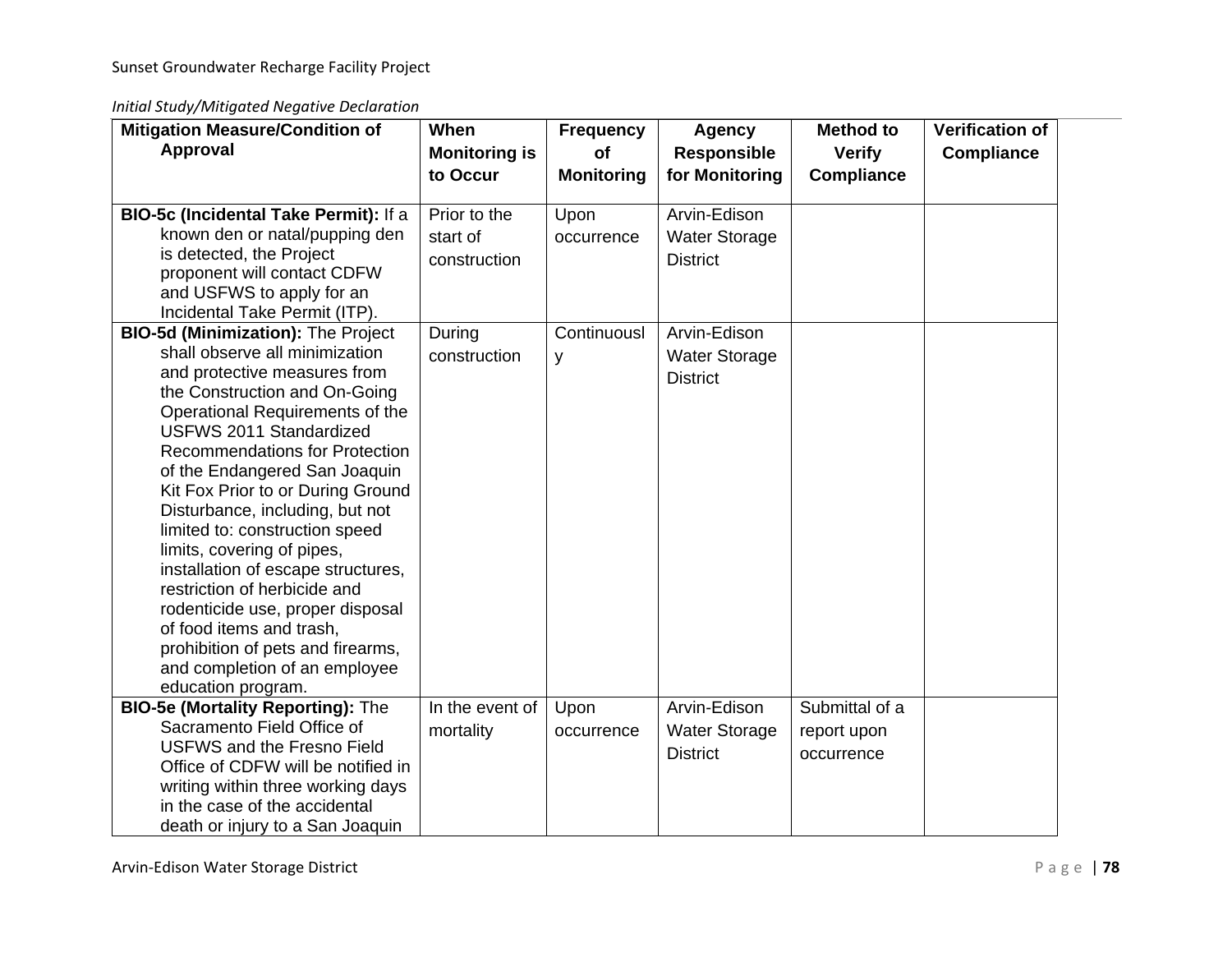### *Initial Study/Mitigated Negative Declaration*

| When<br><b>Monitoring is</b><br>to Occur               | <b>Frequency</b><br><b>of</b><br><b>Monitoring</b> | <b>Agency</b><br><b>Responsible</b><br>for Monitoring | <b>Method to</b><br><b>Verify</b><br><b>Compliance</b>                              | <b>Verification of</b><br><b>Compliance</b> |
|--------------------------------------------------------|----------------------------------------------------|-------------------------------------------------------|-------------------------------------------------------------------------------------|---------------------------------------------|
|                                                        |                                                    |                                                       |                                                                                     |                                             |
|                                                        |                                                    |                                                       |                                                                                     |                                             |
|                                                        |                                                    |                                                       |                                                                                     |                                             |
| construction<br>in the vicinity of the find shall halt | occurrence                                         | <b>Water Storage</b><br><b>District</b>               | report                                                                              |                                             |
|                                                        | During                                             | Upon                                                  | <b>Cultural Resources</b><br><b>CUL-1: Archaeological Resources</b><br>Arvin-Edison | Submittal of a                              |